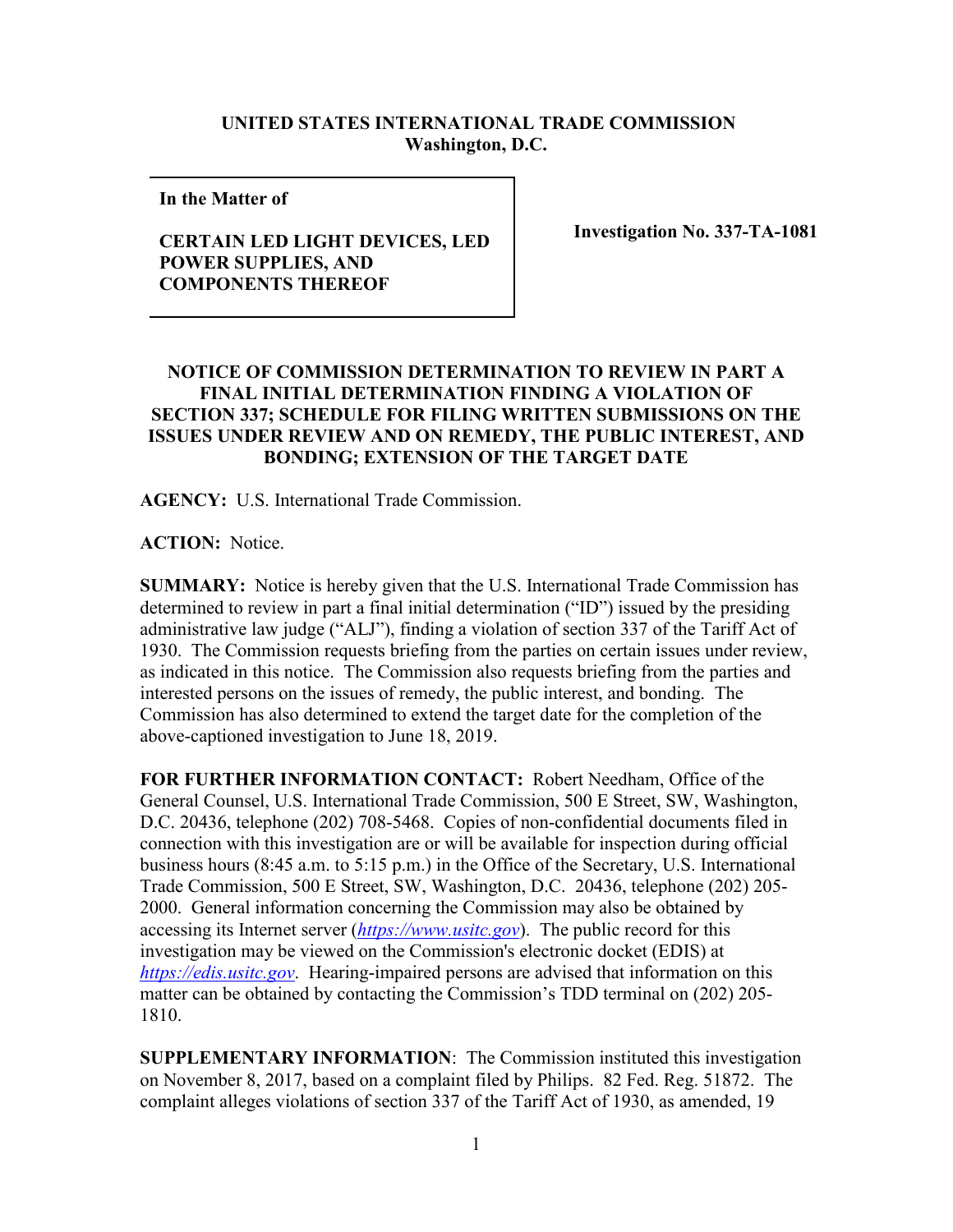U.S.C. 1337, in the importation into the United States, the sale for importation, and the sale after importation within the United States after importation of certain LED devices, LED power supplies, and components thereof by reason of infringement of one or more claims of U.S. Patent Nos. 6, 586,890 ("the '890 patent"); 7,038,399 ("the '399 patent"); 7,256,554 ("the '554 patent"); 7,262,559 ("the '559 patent"); and 8,070,328 ("the '328 patent"). *Id*. The notice of investigation named the following respondents: Feit Electric Company, Inc. of Pico Rivera, California, and Feit Electric Company, Inc. (China) of Xiamen, China (together, "Feit"); Edgewell Personal Care Brands, LLC of Shelton, Connecticut ("Edgewell"); Lowe's Companies, Inc. of Mooresville, North Carolina ("LCI") and L G Sourcing, Inc. of North Wilkesboro, North Carolina ("LGS") (together, "Lowe's"); MSi Lighting, Inc. of Boca Raton, Florida ("MSi Lighting"); Satco Products, Inc. of Brentwood, New York ("Satco"); Topaz Lighting Corp. of Holtsville, New York ("Topaz"); and Wangs Alliance Corporation d/b/a/ WAC Lighting Co. of Port Washington, New York, and WAC Lighting (Shanghai) Co. Ltd. of Shanghai, China (together, "WAC"). *Id*. The Office of Unfair Import Investigations is not a party to the investigation. *Id.* 

The Commission subsequently terminated the investigation with respect to Topaz and WAC based on settlement agreements. Order No. 9 (Jan. 8, 2018), *not reviewed* Notice (Jan. 16, 2018); Order No. 42 (May 2, 2018), *not reviewed* Notice (May 18, 2018). The Commission also found MSi Lighting in default for failing to respond to the complaint and notice of investigation. Order No. 20 (Jan. 31, 2018), *not reviewed* Notice (February 26, 2018). Additionally, the Commission amended the notice of investigation to remove respondent Edgewell, who was not named in the complaint but was erroneously included in the notice of investigation. Notice (Aug. 6, 2018). Accordingly, at the time of the final ID, the remaining participating respondents were Feit, Lowe's, and Satco (collectively, "Respondents").

The Commission also terminated the investigation based on a partial withdrawal of the complaint with respect to the entire '328 patent, the entire '890 patent, certain claims of the '399 patent, and certain claims of the '554 patent. Order No. 44 (May 22, 2018), *not reviewed* Notice (June 11, 2018); Order No. 53 (June 28, 2018), *not reviewed* Notice (July 24, 2018). At the time of the final ID, Philips asserted that Respondents infringed claims 7, 8, 17-19, 34, and 35 of the '399 patent and claims 6 and 12 of the '559 patent, and that Lowe's infringed claims 1, 2, 5-7, and 12 of the '554 patent. ID at 64, 84.

The ALJ also issued a summary determination that Philips showed that its eW Cove Powercore device satisfied the technical prong of the domestic industry requirement with respect to claims 1, 2, 5-7 and 12 of the '554 patent. Order No. 55 (Aug. 1, 2018), *not reviewed* Notice (Aug. 17, 2018).

On December 19, 2018, the ALJ issued the final ID finding a violation of section 337 with respect to the '399 patent, but no violation of section 337 with respect to the '554 and '559 patents. Specifically, the ALJ found that Respondents' products infringe claims 7, 8, and 17-19 of the '399 patent; that certain Lowe's products infringed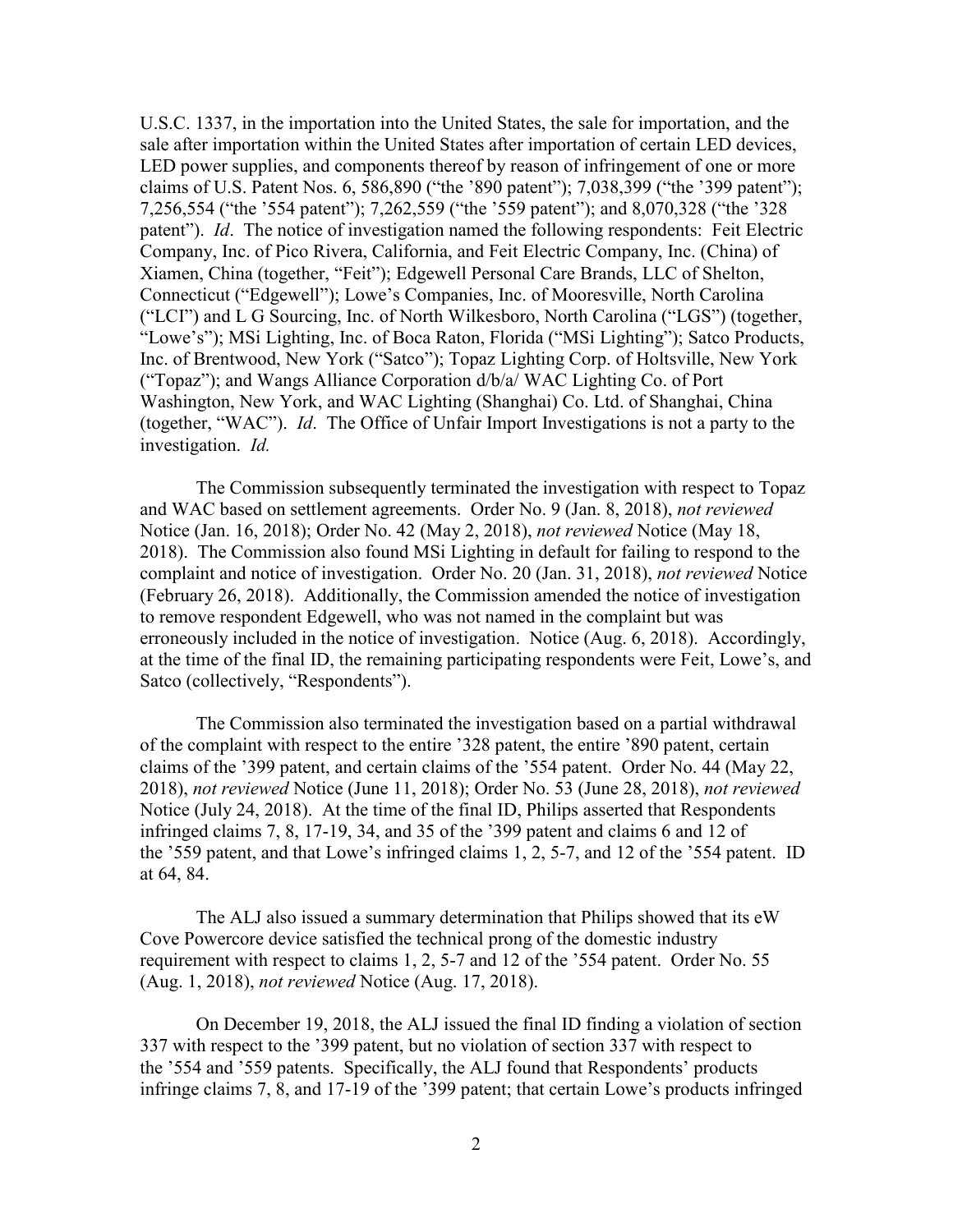claims 1, 2, 5, 6, 7, and 12 of the '554 patent but were not shown to be imported or sold by a named respondent; that no products were shown to infringe the '559 patent; that no asserted claim was shown to be invalid; and that Philips showed a domestic industry with respect to all three remaining asserted patents.

On February 6, 2019, Philips and Respondents each filed a petition for review of the final ID. On February 14, 2019, Philips and Respondents responded to each other's petition.

Having examined the record of this investigation, including the ALJ's final ID, the petitions for review, and the responses thereto, the Commission has determined to review the final ID in part. Specifically, the Commission has determined to review the following issues: (1) the ID's infringement findings for the "controller" limitation of claims 7 and 8 of the '399 patent, and the ID's infringement findings for the "adjustment circuit" limitation of claims 17-19 of the '399 patent; (2) the ID's findings whether products are representative of other products with respect to infringement findings for claims 17-19 of the '399 patent and for claims 6 and 12 of the '559 patent; and (3) the ID's findings on the economic prong of the domestic industry requirement. The Commission has determined not to review any other findings presented in the final ID.

The Commission has also determined to extend the target date for the completion of the investigation until June 18, 2019.

In connection with its review, the Commission is interested in briefing on following issues:

1. In order to satisfy a means-plus-function limitation, the patent owner must show "that the relevant structure in the accused device perform[s] the identical function recited in the claim and be identical or equivalent to the corresponding structure in the specification." *Odetics, Inc. v. Storage Tech. Corp.*, 185 F.3d 1259, 1267 (Fed. Cir. 1999). Here, the ALJ construed "controller" in claims 7 and 8 of the '399 patent to be a means-plus-function term with the functions of (1) "receiv[ing] a power-related signal from an alternating current (A.C.) power source that provides signals other than a standard A.C. line voltage"; (2) "provid[ing] power to the at least one LED based on the power-related signal"; and (3) "variably control[ing] at least one parameter of light generated by the at least one LED in response to operation of the user interface; and (4) "variably control[ling] the at least one parameter of the light based at least on the variable duty cycle of the power-related signal." Order No. 49 at 47 (Jun. 6, 2018). The ALJ also found that the corresponding structure for these functions is "controllers 204A and 204B shown in Figures 5 and 7." *Id.* Please identify the portions of record that show that each of the accused products contain a structure that performs identical functions and is identical or equivalent to "controllers 204A and 204B," or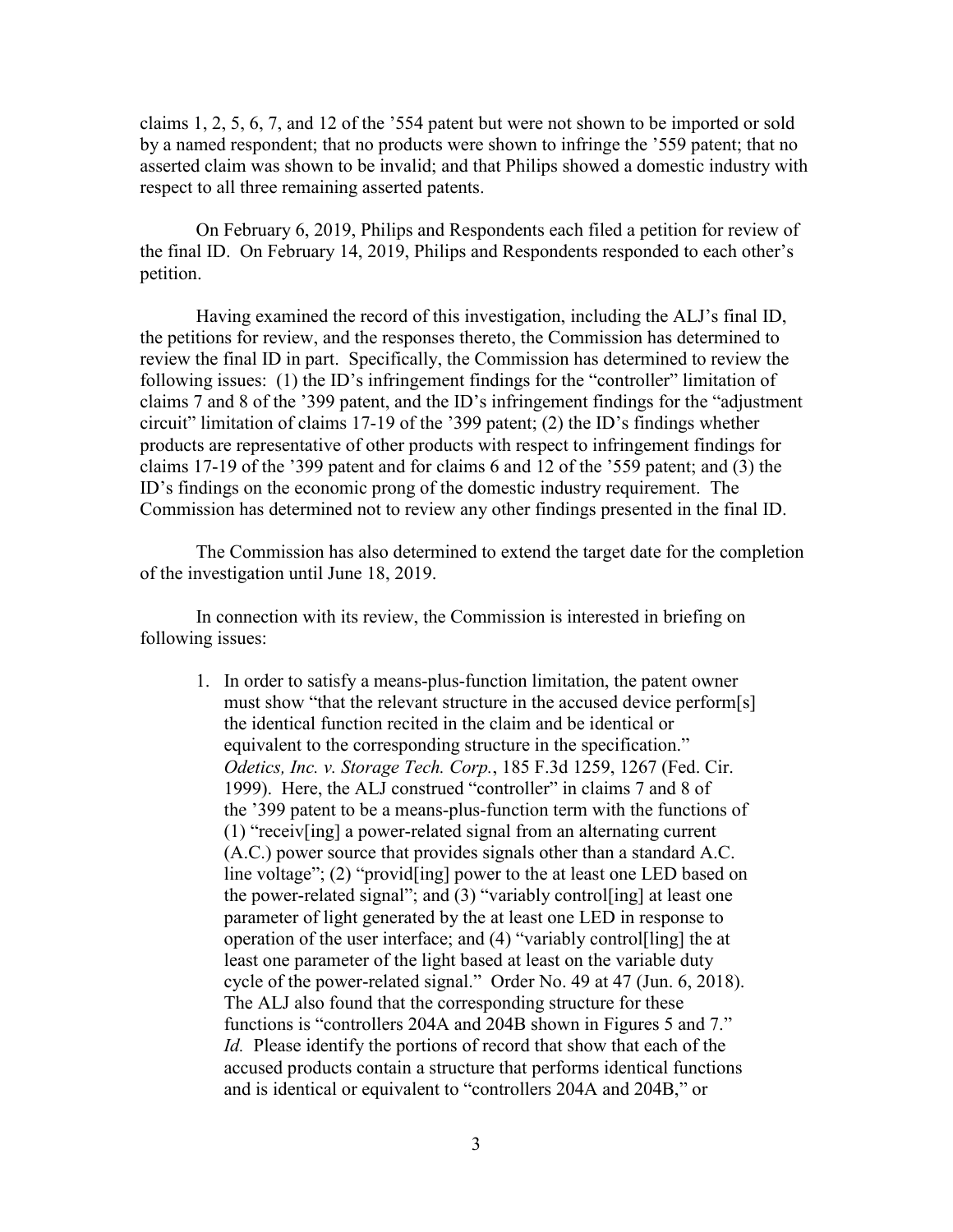explain why the record does not show that the accused products contain such a structure. The parties are not to identify evidence or present arguments that were not previously presented to the ALJ.

2. Please identify the portions of the record that show that each accused product satisfies the limitation "an adjustment circuit to variably control the at least one parameter of light based on the varying powerrelated signal" found in claims 17-19 of the '399 patent, or explain why the record does not show that the accused products satisfy this limitation. The parties are not to identify evidence or present arguments that were not previously presented to the ALJ.

The parties are invited to brief only the discrete issues described above, with reference to the applicable law and evidentiary record. The parties are not to brief other issues on review, which are adequately presented in the parties' existing filings.

In connection with the final disposition of this investigation, the Commission may (1) issue an order that could result in the exclusion of the subject articles from entry into the United States, and/or (2) issue a cease and desist order that could result in the respondent being required to cease and desist from engaging in unfair acts in the importation and sale of such articles. Accordingly, the Commission is interested in receiving written submissions that address the form of remedy, if any, that should be ordered. If a party seeks exclusion of an article from entry into the United States for purposes other than entry for consumption, the party should so indicate and provide information establishing that activities involving other types of entry either are adversely affecting it or likely to do so. For background, see *Certain Devices for Connecting Computers via Telephone Lines*, Inv. No. 337-TA-360, USITC Pub. No. 2843 (December 1994) (Commission Opinion).

If the Commission contemplates some form of remedy, it must consider the effects of that remedy upon the public interest. The factors the Commission will consider include the effect that an exclusion order and/or a cease and desist order would have on (1) the public health and welfare, (2) competitive conditions in the U.S. economy, (3) U.S. production of articles that are like or directly competitive with those that are subject to investigation, and (4) U.S. consumers. The Commission is therefore interested in receiving written submissions that address the aforementioned public interest factors in the context of this investigation.

If the Commission orders some form of remedy, the U.S. Trade Representative, as delegated by the President, has 60 days to approve or disapprove the Commission's action. *See* Presidential Memorandum of July 21, 2005, 70 FR 43251 (July 26, 2005). During this period, the subject articles would be entitled to enter the United States under bond, in an amount determined by the Commission and prescribed by the Secretary of the Treasury. The Commission is therefore interested in receiving submissions concerning the amount of the bond that should be imposed if a remedy is ordered.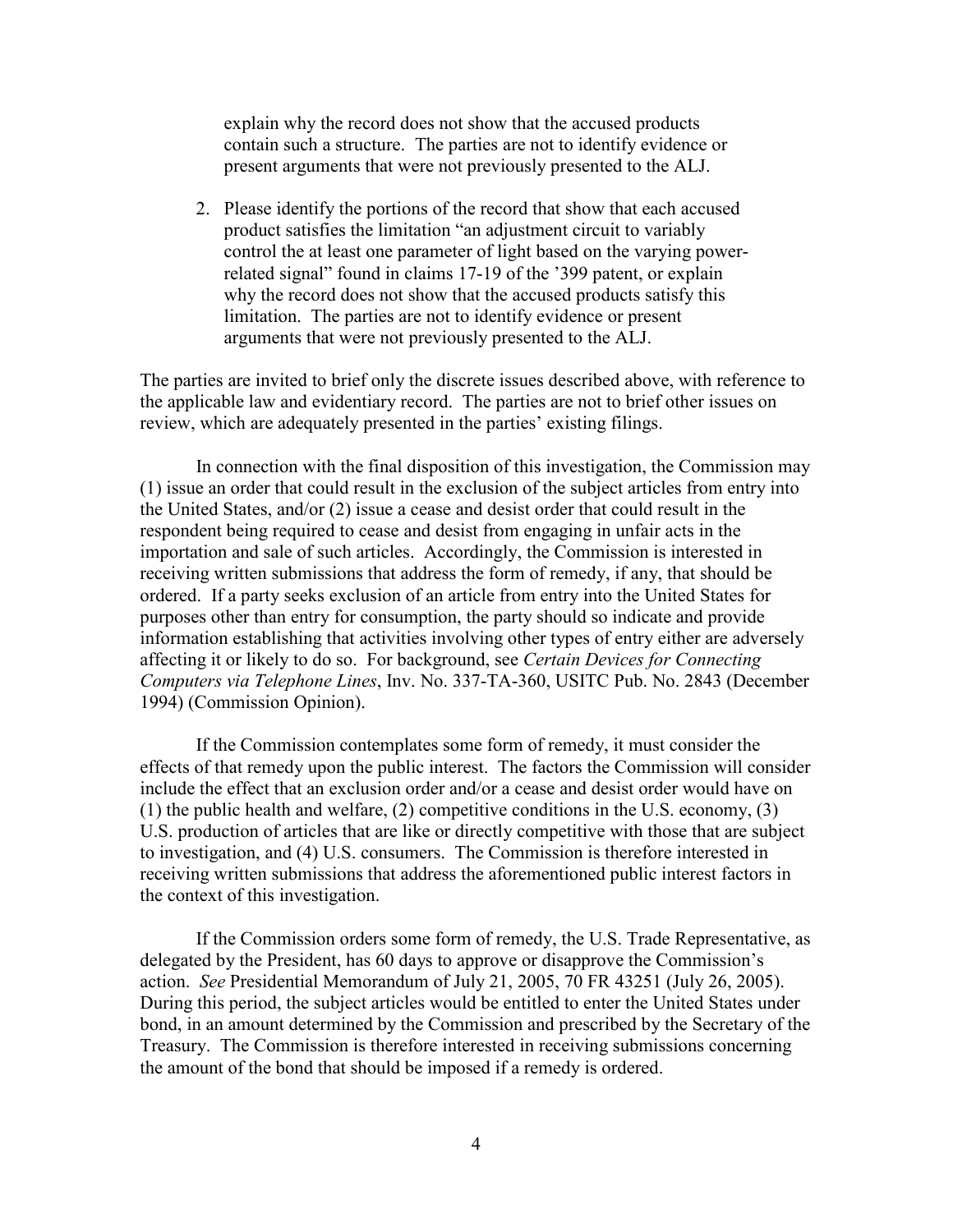**WRITTEN SUBMISSIONS:** The Commission requests that the parties to the investigation file written submissions on the issues identified in this notice. The Commission encourages parties to the investigation, interested government agencies, and any other interested parties to file written submissions on the issues of remedy, the public interest, and bonding. Such submissions should address the recommended determination by the ALJ on remedy and bonding, which issued on December 19, 2018. The Commission further requests that Philips submit proposed remedial orders, state the date when the '399 patent expires, provide the HTSUS numbers under which the subject articles are imported, and supply a list of known importers of the subject article. The written submissions, exclusive of any exhibits, must not exceed 50 pages, and must be filed no later than close of business on April 26, 2019. Reply submissions must not exceed 25 pages, and must be filed no later than the close of business on May 3, 2019. No further submissions on these issues will be permitted unless otherwise ordered by the Commission.

Persons filing written submissions must file the original document electronically on or before the deadlines stated above and submit 8 true paper copies to the Office of the Secretary by noon the next day pursuant to section 210.4(f) of the Commission's Rules of Practice and Procedure (19 CFR  $\S$  210.4(f)). Submissions should refer to the investigation number ("Inv. No. 337-TA-1081") in a prominent place on the cover page and/or the first page. (*See* Handbook for Electronic Filing Procedures, [https://www.usitc.gov/documents/handbook\\_on\\_filing\\_procedures.pdf\)](https://www.usitc.gov/documents/handbook_on_filing_procedures.pdf). Persons with questions regarding filing should contact the Secretary (202-205-2000).

Any person desiring to submit a document to the Commission in confidence must request confidential treatment. All such requests should be directed to the Secretary to the Commission and must include a full statement of the reasons why the Commission should grant such treatment. *See* 19 C.F.R. § 201.6. Documents for which confidential treatment by the Commission is properly sought will be treated accordingly. All information, including confidential business information and documents for which confidential treatment is properly sought, submitted to the Commission for purposes of this Investigation may be disclosed to and used: (i) by the Commission, its employees and Offices, and contract personnel (a) for developing or maintaining the records of this or a related proceeding, or (b) in internal investigations, audits, reviews, and evaluations relating to the programs, personnel, and operations of the Commission including under 5 U.S.C. Appendix 3; or (ii) by U.S. government employees and contract personnel<sup>[\[1\]](#page-4-0)</sup>, solely for cybersecurity purposes. All nonconfidential written submissions will be available for public inspection at the Office of the Secretary and on [EDIS.](http://edis.usitc.gov/)

<span id="page-4-0"></span> <sup>[1]</sup> All contract personnel will sign appropriate nondisclosure agreements.